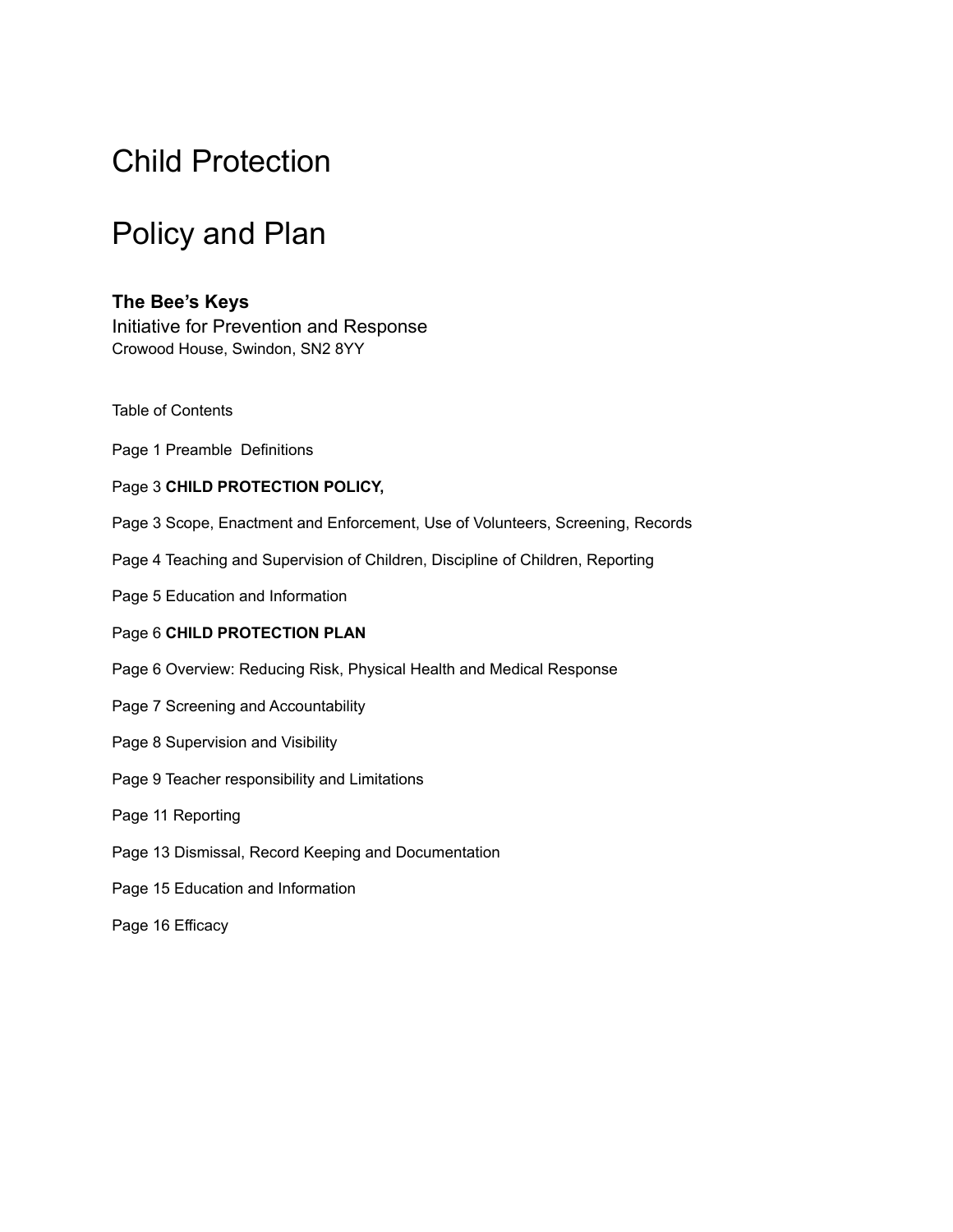#### **Preamble**

The Bee's Keys and its teachers, employees and volunteers care not only about a quality music education for our pupils but also about their wellbeing and safety. To that end, we believe it is in everyone's best interest to enact this *Child Protection Policy and Plan*.

# **Definitions**

Abuse and/or Maltreatment -- these words broadly describe any action (or lack of action) that foreseeably inflicts or contributes to physical, sexual, or psychological harm – through influence, authority, physical force/coercion, or the failure to meet a need

Adult – refers to anyone 19 years of age and over.

Child – refers to anyone under the age of 16, unless otherwise specified.

Child Protection Plan – the document outlines the studio's strategy for reducing risk to children attending piano lessons at The Bee's Keys.

Child Protection Policy – the document outlining the commitments adopted by The Bee's keys to ensure that the studio operates responsibly and out of concern for the best interests of children and youth

Low risk – denotes that no indicators are suggesting future risk. The wording "no risk" is not used because The Bee's Keys recognises that risk can never be wholly eliminated from human situations, as there is contact with others at studio events.

Position of Trust – includes the adult(s) defined below as the teacher(s)

Screening – the process of gathering and disclosing information to assess for indicators or risk

Studio – refers to the space in which lessons are given/received, the building in which the studio is housed, including the waiting area and washroom facilities, and the car park and walkway on the immediate property.

Studio owner – the primary piano teacher and proprietor of the piano studio, who works either in the sole position of teacher or in charge of hiring other teachers and volunteers who also work in the studio.

1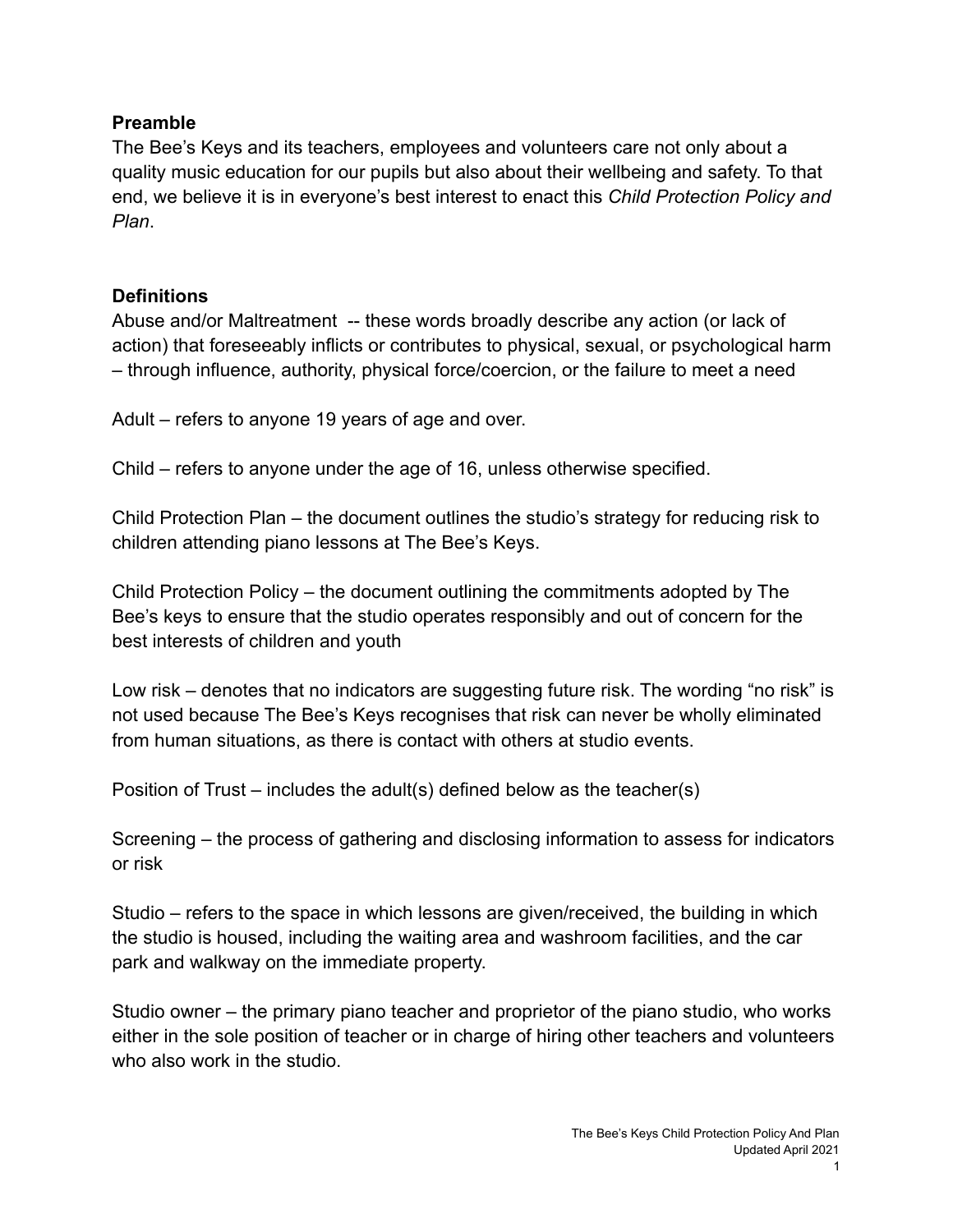Teacher – refers to the adult(s) offering piano lessons, either the primary/sole piano teacher in the studio or a teacher hired by the studio owner.

Youth – refers to anyone 16 of age and over.

Youth Volunteer – a youth (16 years or older) who volunteers with children of a younger age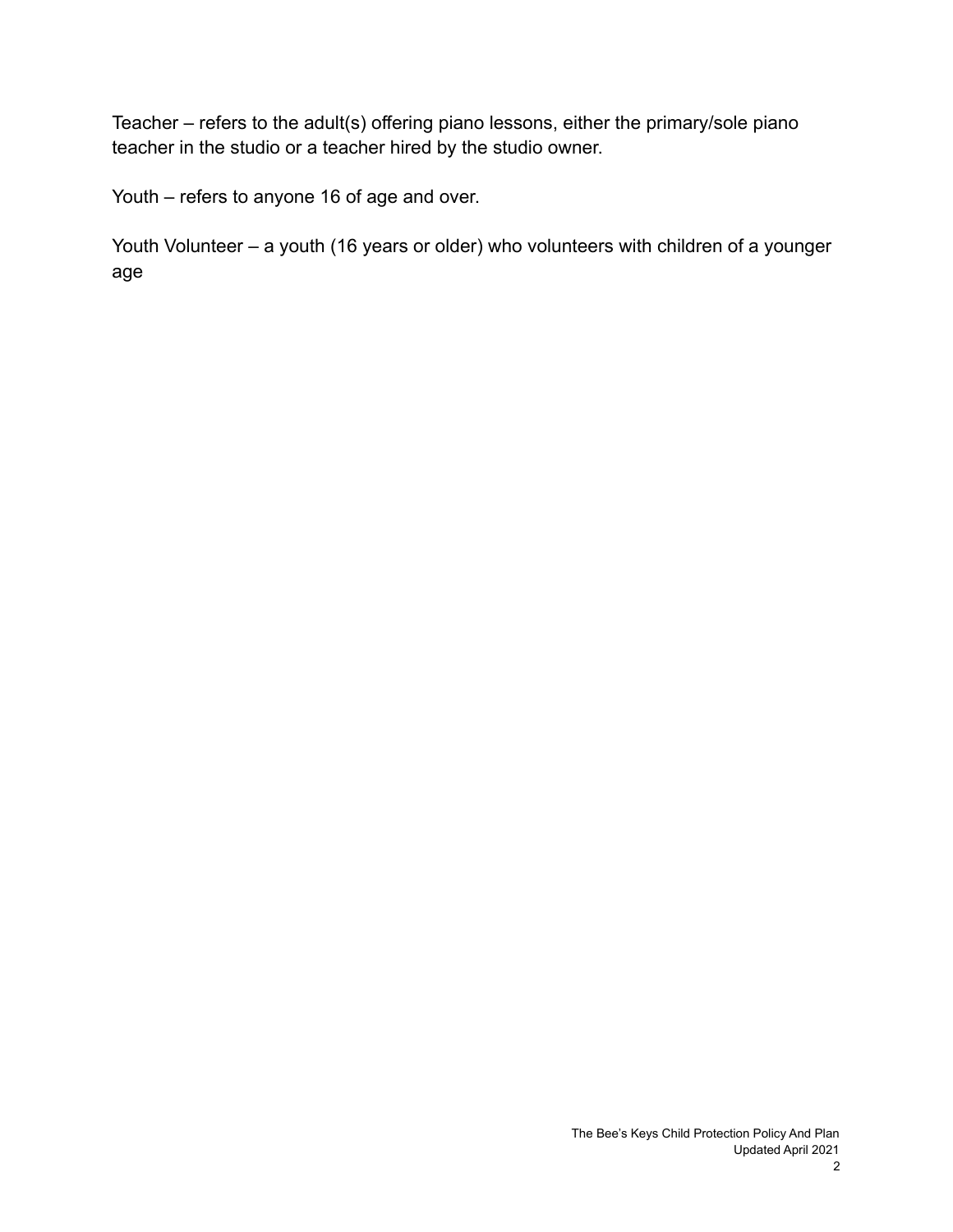# **Child Protection Policy**

#### **Scope**

This Child Protection Policy is intended to cover the educational programs offered on-site at Crowood House and Online Lessons under the oversight of The Bee's Keys teacher(s) and/or volunteers. Programs or activities hosted off-site or offered in conjunction with another studio or community group may require additional safety considerations. We will provide further information to parents in these circumstances, and permission slips and/or liability waivers may be necessary.

### **Enactment and Enforcement**

According to the directives outlined in The Bee's Keys' Child Protection Plan and the procedures described therein, this policy will be implemented and enforced. The *Child Protection Plan* shall be reviewed annually by the studio teacher to evaluate its efficacy and practicality in a changing teaching environment.

#### **Use of Volunteers**

At the discretion of the teacher, programs, events and activities may be co-organised and co-directed by parent or youth volunteers.

#### **Screening**

The studio will screen all teachers and volunteers intending to work with children and/or youth (see exception). The screening regulations will be outlined in the studio's *Child Protection Plan,* and only those persons assessed as "low risk" to children will be permitted to serve in a position of trust.

Exception: Volunteers wishing to volunteer on a single occasion or for a one-time event (such as a piano recital or joint event with another studio or piano teachers' association event) may not be required to complete formal screening. Unscreened individuals may serve at the teacher's discretion, provided that the unscreened individuals work in collaboration with an approved leader(s) and/or volunteers(s). All work with children or youth must be visible to the approved leader(s) and/or volunteer(s).

#### **Records**

The studio will maintain a confidential record associated with each potential, active, and declined employee, teacher and volunteer who works at The Bee's Keys. Records of active employees, teachers and/or volunteers must include: all submitted resumes, volunteer applications, supporting documentation, and any allegations against an individual or information received that, if correct, could increase the risk to a child or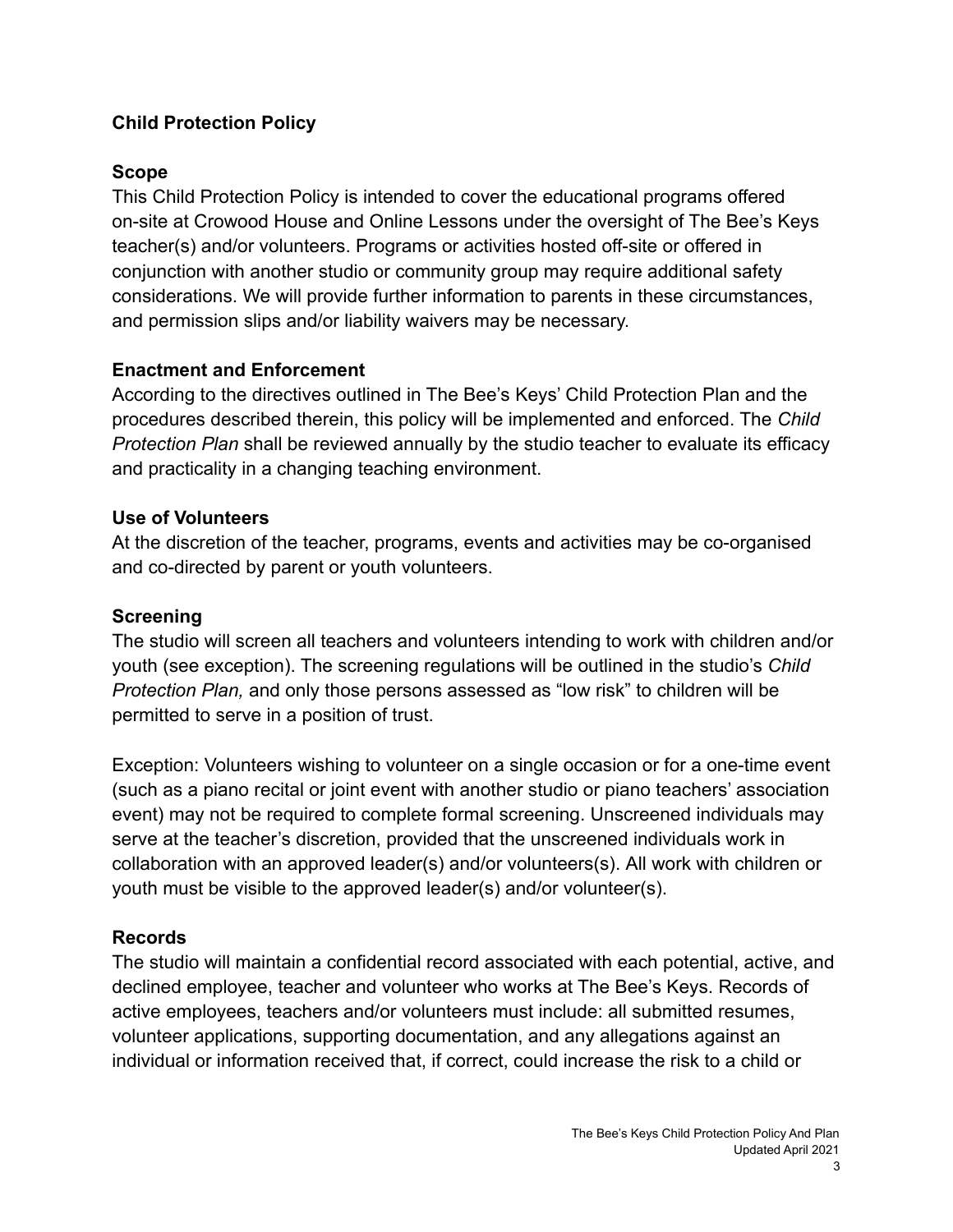children. Screening documentation kept on record must include a criminal record check for all individuals over the age of 16.

The Bee's Keys must update teacher, employee and volunteer records regularly according to the protocol in The Bee's Keys' *Child Protection Plan*. Records of inactive and/or declined individuals will not be kept indefinitely but shall be destroyed according to the Child Protection Plan's directives.

All studio records must be held in a secure location. This includes the personal information of children and their families collected on permission slips and registration forms.

# **Teaching and Supervision of Children**

The Bee's Keys *Child Protection Plan* must outline clear expectations for teaching, and supervising children enrolled for piano lessons.

The Bee's Keys is not licensed to provide formal childcare services.

# **Discipline of Children**

The Bee's Keys does not permit the use of corporal punishment by teachers or volunteers. Likewise, harsh, humiliating, belittling or degrading comments are not acceptable responses to children's behaviour and will not be tolerated by teachers or volunteers. Guidelines for the appropriate discipline of children shall be included in the *Child Protection Plan.*

# **Reporting**

In accordance with the *Child Protection Plan*, all teachers, employees and volunteers at The Bee's Keys must immediately report the following:

a) incidents of child abuse in the studio setting;

b) suspicious, threatening, or escalating behaviour by a studio staff member or volunteer;

c) non-compliance with the *Child Protection Plan*;

c) disclosures of abuse by children – at home, in the studio setting or otherwise; Studio staff must also report potential indicators of child abuse, including physical marks on a child or suspicious unexplained changes in a child's physical, mental, or emotional health.

The *Child Protection Plan* must include procedures for reporting against teachers. Reporting guidelines in the *Child Protection Plan* must comply with all government legislation. If any discrepancies exist, government legislation takes precedence over any guidelines outlined in the *Child Protection Plan*.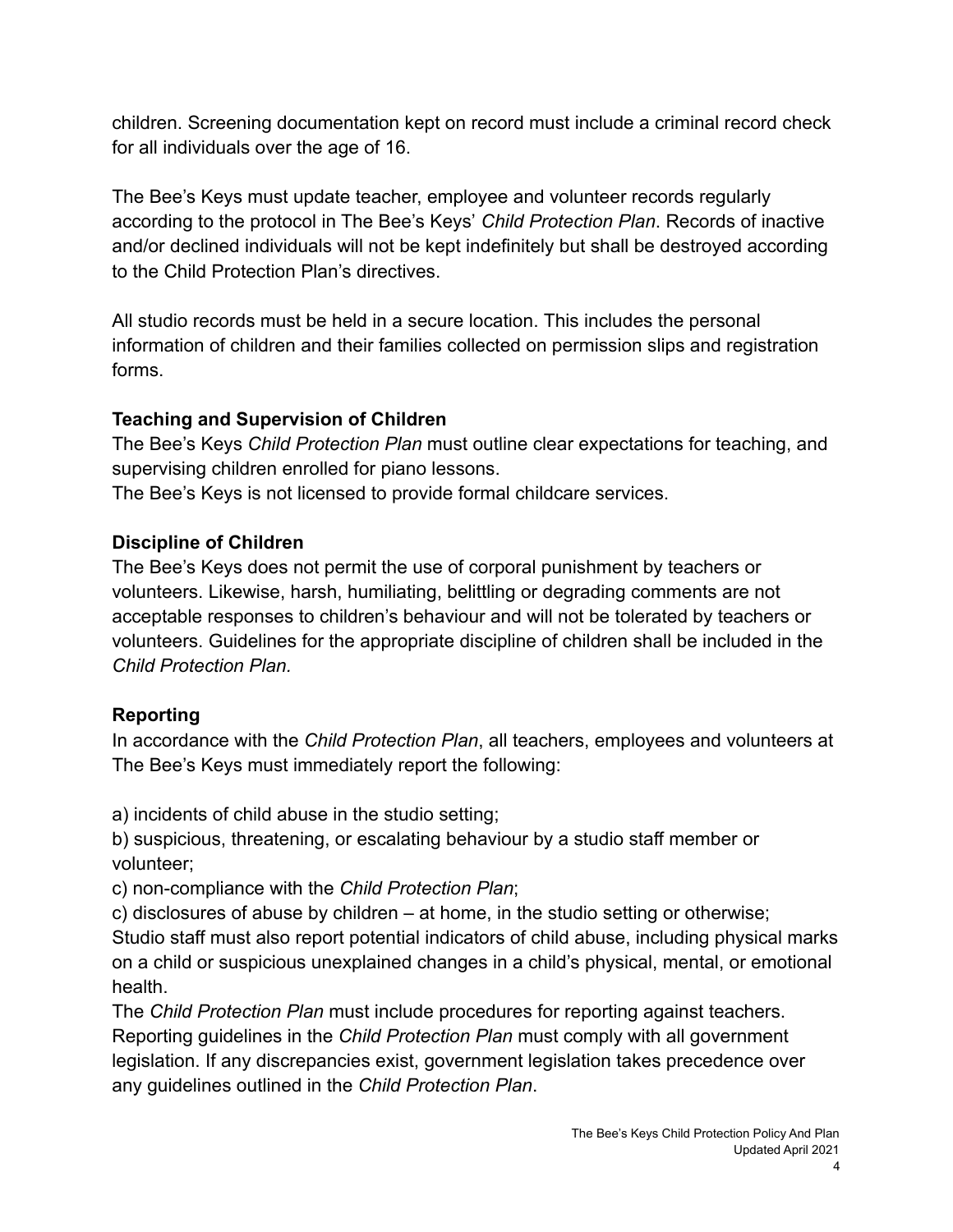# **Education and Information**

All teachers, employees and volunteers who work with children and/or youth must be aware of the contents of this *Child Protection Policy* and the *Child Protection Plan*. It is the responsibility of The Bee's Keys through the studio owner to ensure this information has been communicated through individual meetings, group sessions, and/or other means as outlined in the *Child Protection Plan*.

Copies of the *Child Protection Policy* and *Child Protection Plan* must be available to the families of enrolled students. Copies of the *Child Protection Policy* and *Child Protection Plan* will be distributed upon request.

Additional information will be provided to parents, teachers, and volunteers for activities and/or events beyond the scope of these documents.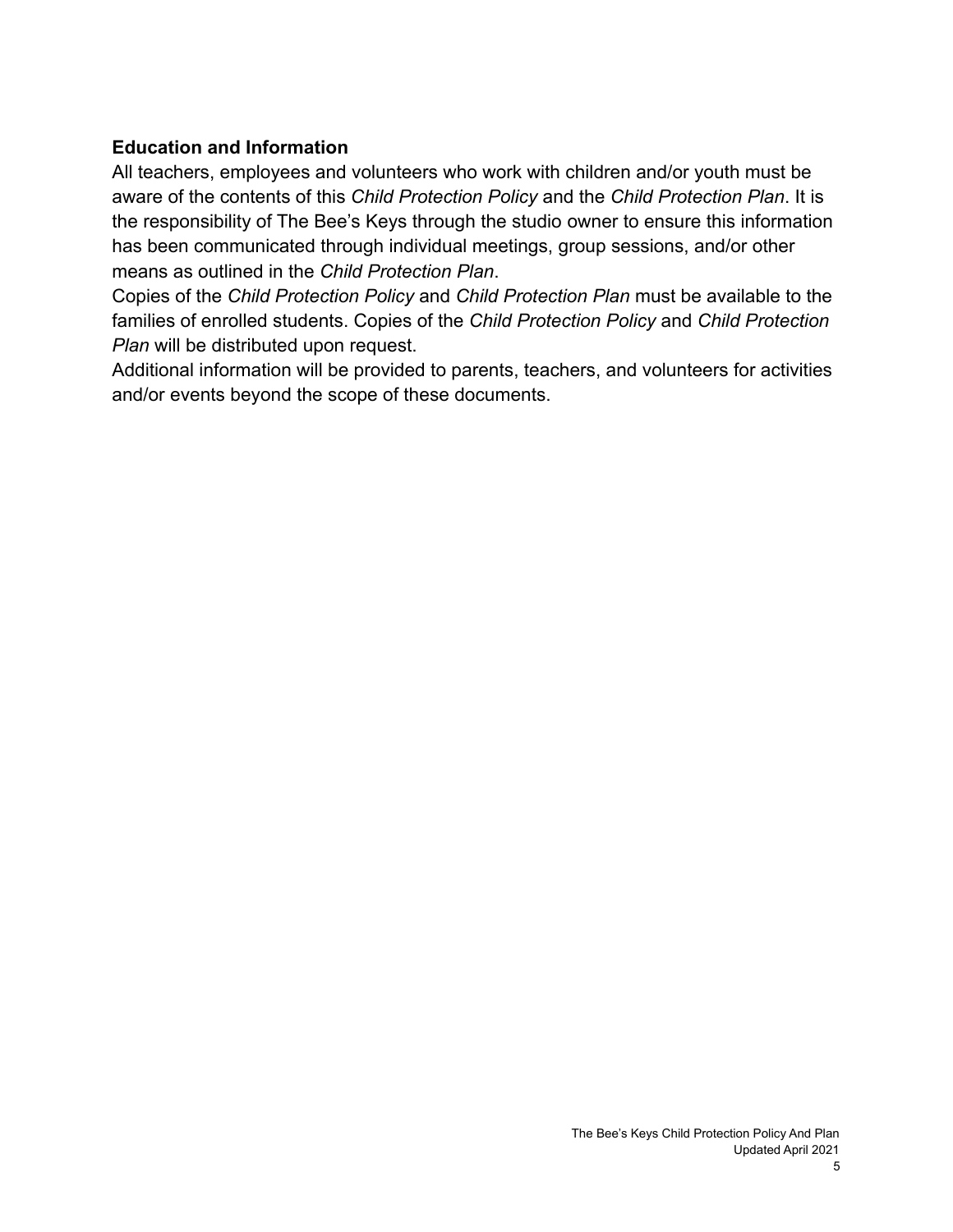### **Child Protection Plan**

### **Overview: Reducing Risk**

The Bee's Keys recognises the following risks associated with the teaching of children:

- a. A child may become physically ill or injured during a lesson or studio activity at no fault of the teacher.
- b. A child may be subject to abuse or mistreatment by an adult.
- c. A child may be subject to maltreatment or accidental injury due to insufficient supervision and/or adult assistance.
- d. An adult or teen volunteer may be subject to reputation-harming allegations of abuse or misconduct.

The Bee's Keys strives to mitigate these risks by:

- 1. Having a clear plan for responding to medical needs.
- 2. Teacher screening and maintaining a record of volunteers.
- 3. Mandating minimum child-adult ratios and having clear expectations regarding supervision.
- 4. Having a visible teaching space.
- 5. Having clear expectations of teacher responsibilities and limitations.
- 6. Having clear protocols for reporting and documenting.
- 7. Reviewing studio directives and protocols annually to assess their effectiveness in the changing teaching environment.

#### **Physical Health and Medical Response**

#### **Regular Students**

Registration forms are required for every student enrolled in lessons at The Bee's Keys. This includes but is not limited to private lessons, group lessons and online lessons. The registration form will request information identifying all relevant physical/health and education needs of the child. This information will be maintained in a secure location by the studio owner. Should the studio owner not be the primary teacher, the owner will share the relevant information with the teacher who works directly with the child. The limits of confidentiality will be stated on the registration form.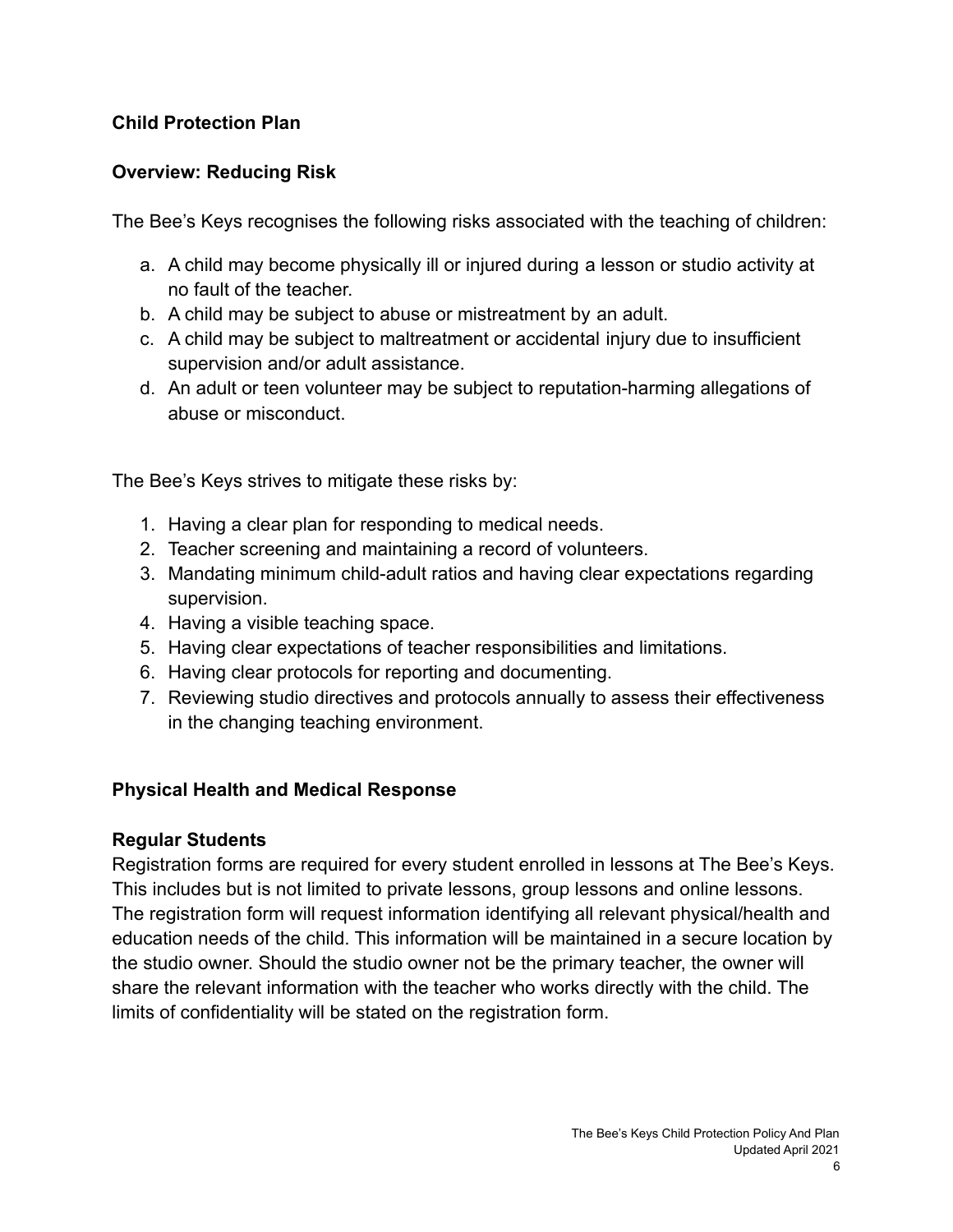# **Communicable Illness, First Aid, Medication**

Parents/guardians are asked not to bring their child to piano lessons if they have a communicable illness. A parent will be contacted if illness becomes evident during a lesson or event.

The Bee's Keys values teachers and volunteers who have first aid training; however, the studio does not guarantee that all teachers will have first aid training. If an injury occurs, a teacher or volunteer with the appropriate training will attend to the child (if present). The child's parent/guardian will be notified immediately, and additional medical assistance will be sought (if required). A first aid kit will be available in the studio at all times.

If your child has been prescribed emergency medication (like an EpiPen), it is the responsibility of the parent or guardian to ensure the teacher(s) know of its whereabouts and how to administer it should the need arise.

### **Chronic Illness, Disability, Allergies, Dietary Restrictions**

Parents or guardians who enrol their children in piano lessons at The Bee's Keys must disclose any chronic illness, disability (including any learning disability) or allergy that may impact the child's health and/or safety and/or learning requirements while they are under the supervision and instruction of the studio teacher.

# **Screening and Accountability**

Everyone (age 16+) wishing to teach or volunteer with children at The Bee's Keys must apply and be formally approved. To ensure that The Bee's Keys has adequate information to assess the suitability of the applicant for teaching children, the applicant must submit:

- A completed Application
- An Enhanced Disclosure and Barring Service (DBS) check

In addition, the applicant will be expected to:

- Provide a minimum of two references (as outlined on the application)
- Engage in a one-on-one interview with the studio owner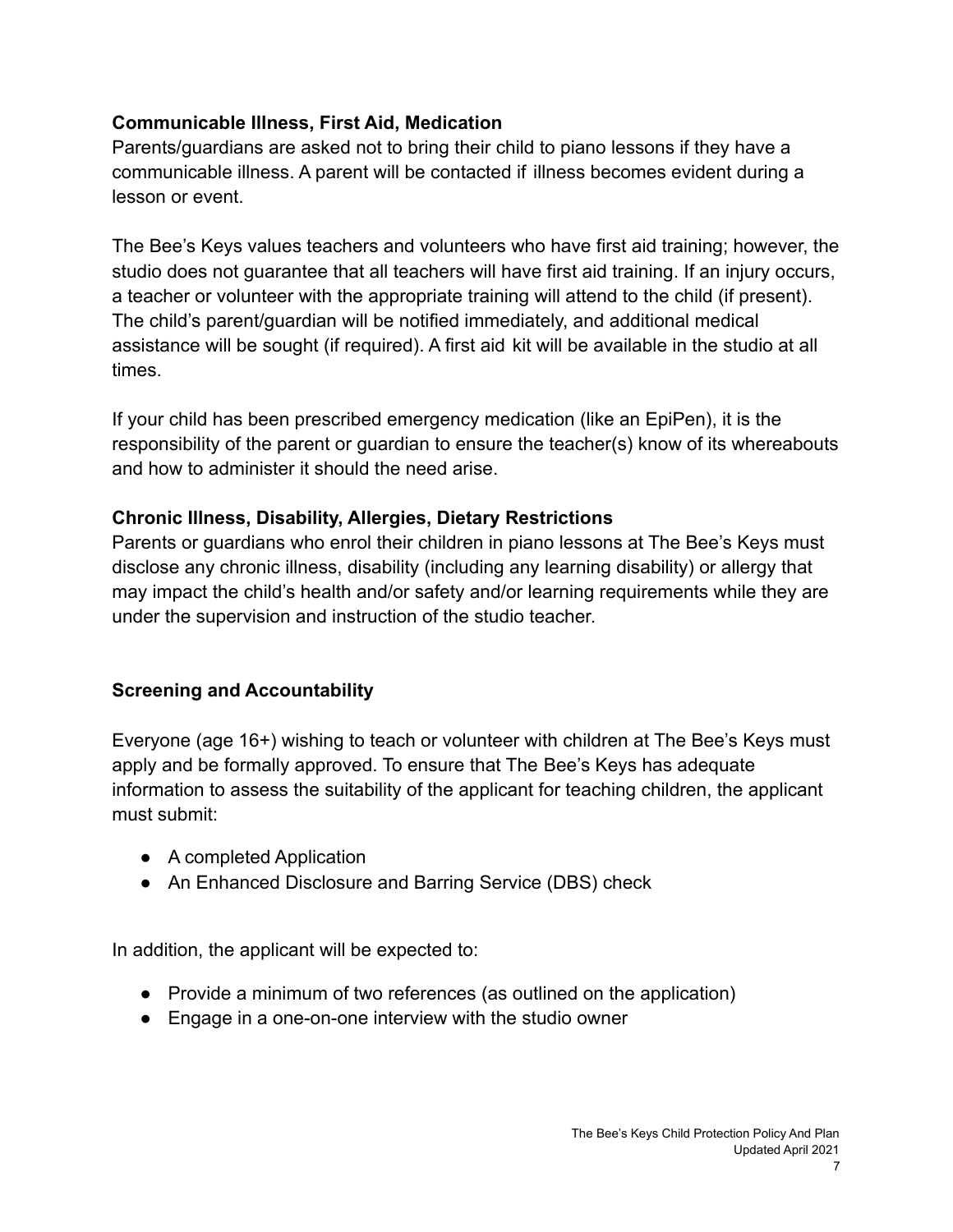# **Supervision and Visibility**

#### **Supervision**

The adult-child ratio will adhere to the following:

- One (1) approved adult educator per student in private lessons
- One (1) approved adult for every (4) school-aged children in group lessons at the studio
- One (1) approved adult for every (3) school-aged children in online group lessons

While following this guideline, The Bee's Keys is not claiming to offer daycare services.

# **Arrival and Dismissal**

The children who take piano lessons represent a variety of ages, needs, and levels of maturity. The piano studio recognises that some children have the maturity and developmental readiness to act with more self-direction than others. The child's parent/guardian is best able to assess when a child can act with increased autonomy. Therefore The Bee's Keys operates under the following guidelines for arrival and dismissal unless alternate arrangements are agreed upon between the parent and primary music teacher.

- The parent/quardian will ensure safe entry of the child into the studio waiting area at the time of drop-off and will be ready and on time for collection.
- The teacher will keep a record of attendance.
- No child under the age of 12 who is taking piano lessons at The Bee's Keys will be dismissed from the studio facility property autonomously.
- All children under the age of 12 must remain inside the studio facility until the parent/guardian has come inside to retrieve them.
- The child will be dismissed to an alternative adult only if the primary parent/guardian has made prior arrangement by email earlier in the lesson day.
- A child 12 years of age or older who arrives at piano lessons autonomously (e.g. an older child or a youth who walks to piano lessons) may also leave piano lessons autonomously. If a child over the age of 12 is brought to lessons by a parent or guardian, the child will not be dismissed to leave the facility autonomously unless the parent or guardian notifies the teacher that this is permissible.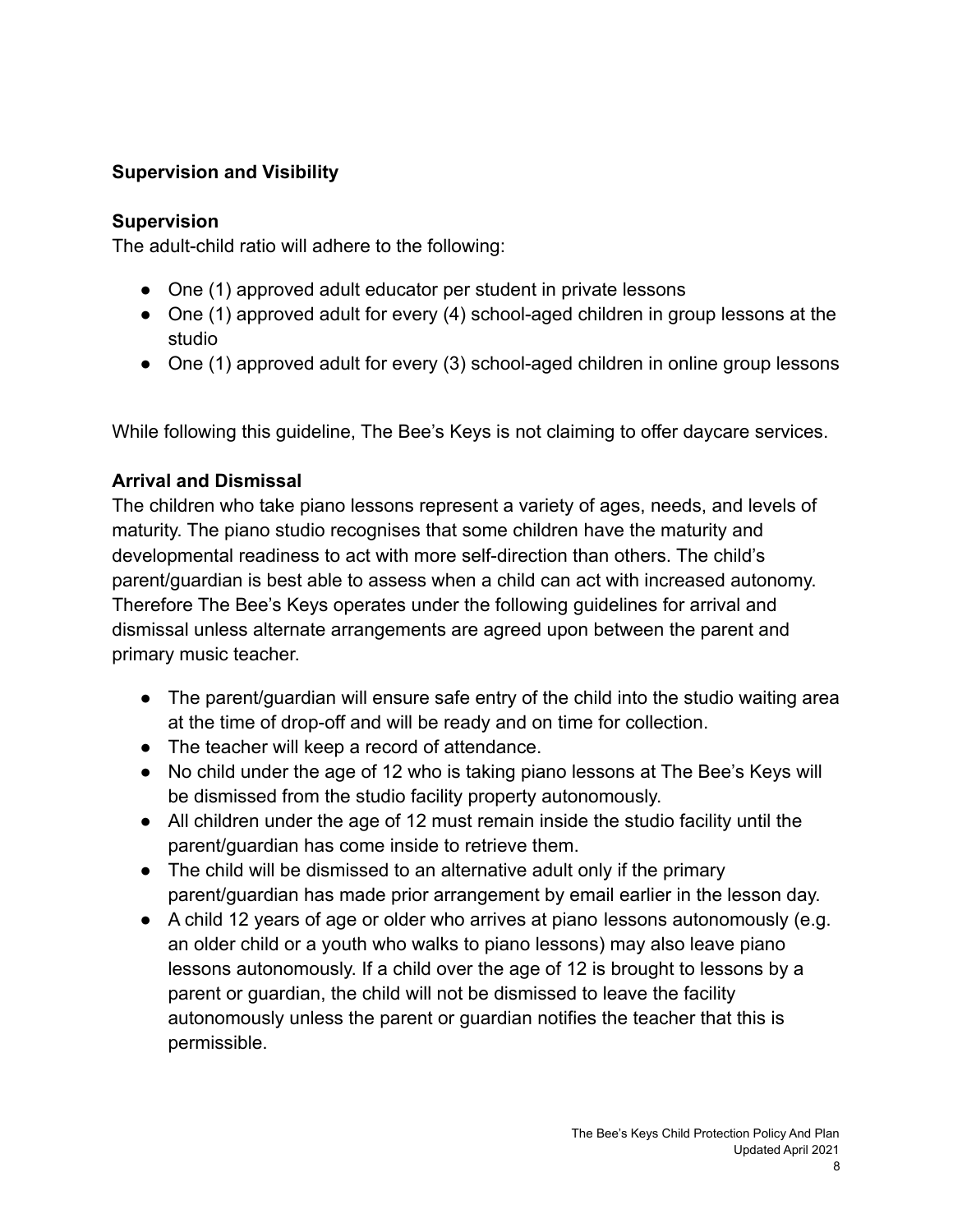● If a child is brought to piano lessons by someone other than the child's parent/guardian, it is presumed that the person who dropped off the child has the authority also to pick the child up.

### **Visibility: Physical Space and Oversight**

The physical space designated as the "studio" must be visible to others. Ideally, the studio door will either have a window in it (with a clear view of the teaching piano) or, if the door is solid, be left ajar or open for the duration of all lessons. If this is not possible, the teacher requests that lessons be recorded either by audio or video technology for the entirety of the lesson time.

For group lessons with volunteers, the studio acknowledges that there may be times when one teacher must leave the room momentarily, if:

- One teacher or volunteer must escort a child to the bathroom or to their parent;
- One teacher or volunteer must leave to respond to an emergency;
- One teacher or volunteer must otherwise leave for a period of no more than five minutes.

The remaining teacher(s) must still maintain visibility at all times.

#### **Teacher Responsibilities and Limitations**

#### **Washroom**

Students are required to go to the bathroom on their own, and for this reason, the studio reserves the right to decline teaching children who are not old enough to do so autonomously. Because piano lessons usually take one hour or less, parents must request that they ensure their child has used the washroom prior to arriving for their lesson.

When a child asks for permission to use the washroom, the teacher is responsible for tracking the child's whereabouts. It is expected that the child will go straight to and from the washroom without delay and will respect the washroom facility. If the child does not respect the facility, the teacher will note the behaviour and inform the parents.

#### **Controlled Access**

Children taking piano lessons are to be under the supervision of an approved teacher and volunteers only. Adults who have not been approved will not be permitted to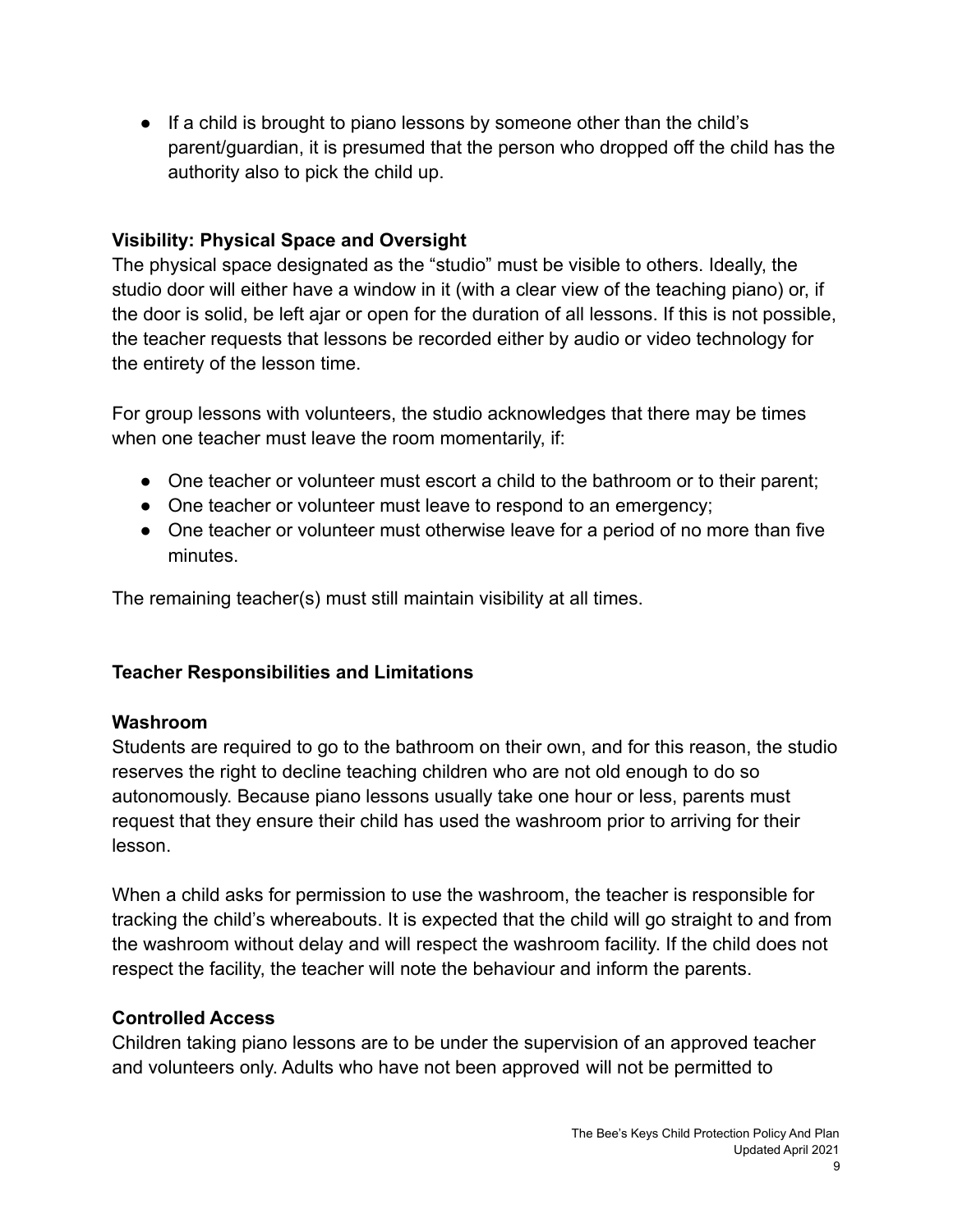facilitate. Exceptions to this rule include parents coming to pick up or drop off their children and parents attending studio-related events.

# **Discipline**

The teacher is expected to communicate clear boundaries of acceptable behaviour to The Bee's Keys students. The teacher is expected to:

- Introduce themselves to any new students, explain the teacher's role, and explain what is expected of the students in lessons.
- Remind all children of expected behaviour prior to an activity that takes place off-site (e.g. at a piano recital hall or community venue).

Intervention first includes a verbal warning (unless immediate threat precludes). Acceptable interventions include:

- Assertive, but calm, verbal correction
- Redirecting a child to another activity or behaviour

Under no circumstances are the following considered acceptable forms of discipline:

- Yelling or screaming at children
- Threatening a child
- Corporal punishment (striking hands or any form of physical recourse)
- Humiliation (e.g. insulting the child, taunting, "making an example" of a child)
- Use of a "naughty chair" or sitting a child in the corner
- Denying food (including any planned group lesson snack)

# **Physical Touch**

It is the primary goal of the teacher to ensure the comfort of students. Piano teaching requires a limited amount of hands-on instruction. *For the purpose of instruction*, the piano teacher may, with the student's consent, touch them instructionally in very limited circumstances. The teacher may need to touch students in the following circumstances as there is no better way to instruct them in their physical approach to the piano:

- *correct hand position*: move arms, elbows, wrists and hands to adjust and improve technique;
- *slur gestures*: manipulate arms and elbows;
- *pedal technique*: move feet and ankles:
- *seated posture*, adjustments to shoulder and backbone.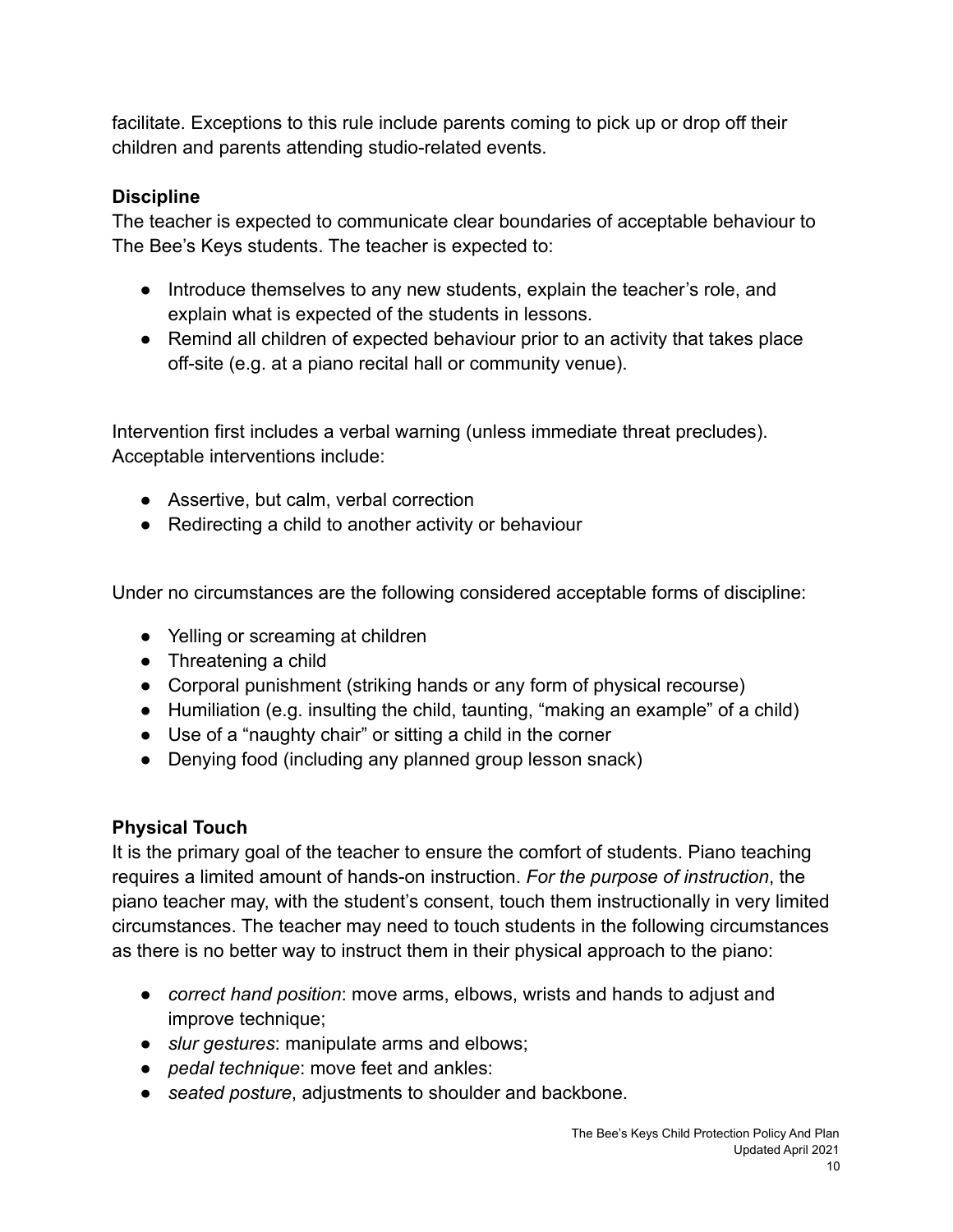Approved teachers and volunteers need not refuse social physical contact with children; however, the following guidelines must be observed for children's safety and emotional well-being and to protect the adult(s).

A teacher/volunteer may:

- Return a hug that a child initiates in a public space visible to others/volunteers.
- Offer high-fives, handshakes, and fist-bumps

A teacher/volunteer must not:

- Kiss a child.
- $\bullet$  Request a hug from a child.
- Touch a child in a sexually suggestive way.
- Allow or invite a child over the age of five to sit on a teacher or volunteers lap.
- Touch a child who denies consent, is upset by touch, and/or pulls away.
- Physically discipline a child (slap hands)

# **Reporting**

The Bee's Keys' *Child Protection Plan* Requires that the studio owner and/or teachers, employees and volunteers report all:

Non-compliance with the Child Protection Plan;

Suspicious, threatening or escalating behaviour by a teacher, employee or volunteer; Incidents of child abuse in the teaching setting;

Disclosures of abuse by children – at home, in the teaching setting or otherwise; Potential indicators of child abuse, including physical marks on a child or suspicious unexplained changes in a child's physical, mental, or emotional health

# **When to Report to a Child Protection Agency**

Abuse by Parents or in a Child's Home

Children should be able to live without fear of abuse. Parents and/or guardians are required to provide for their children's physical, emotional and developmental needs. A piano teacher does not have the information, tools or authority to intervene if he/she suspects a child is being neglected or abused. In Swindon, the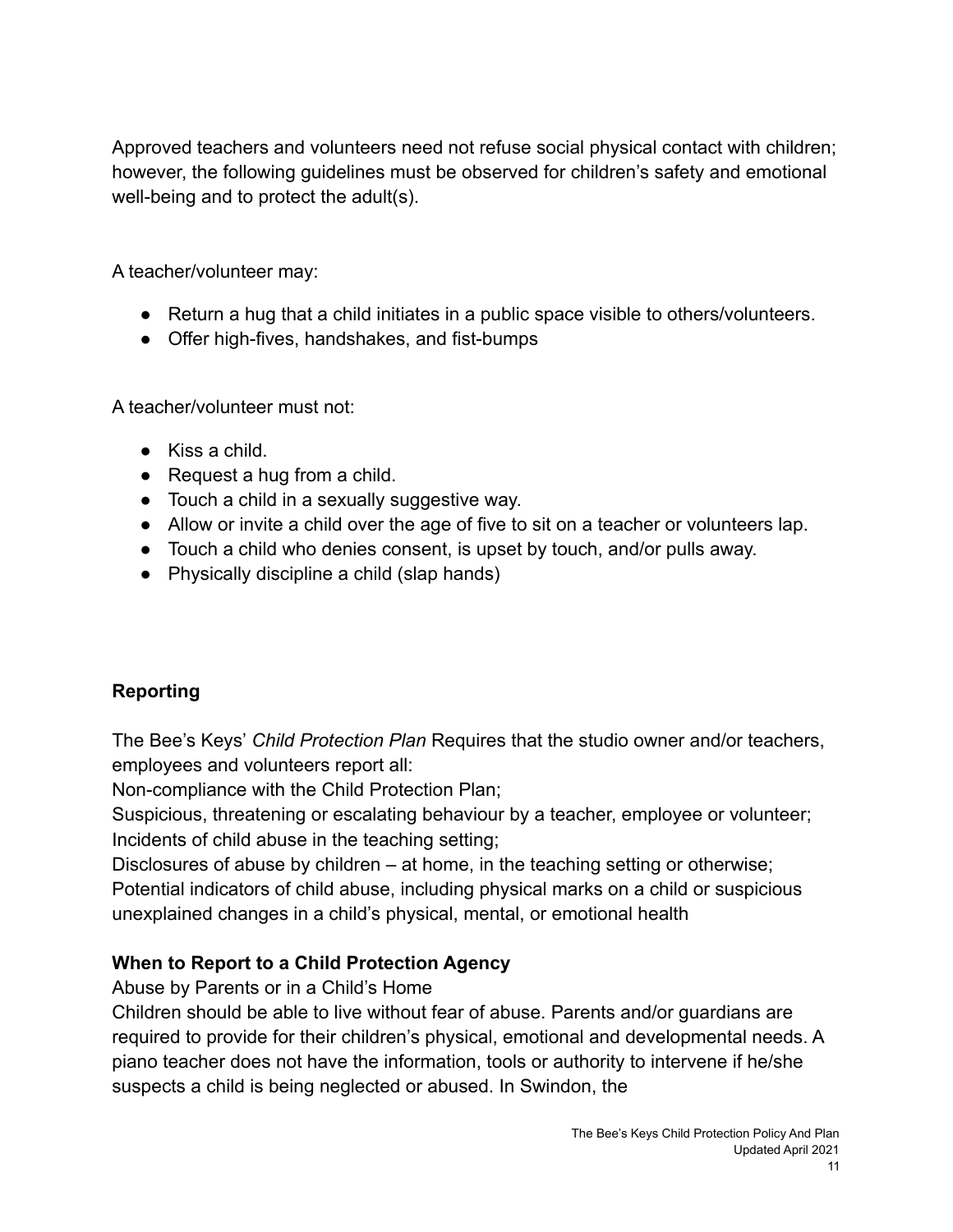<https://safeguardingpartnership.swindon.gov.uk> has programs and services designed to support children and their families. This department employs people trained to investigate allegations of abuse and who have the authority to intervene when necessary through [The Multi-Agency Safeguarding Hub.](https://www.swindon.gov.uk/info/20043/child_protection/43/family_contact_point_andamp_multi_agency_safeguarding_hub.)

Professionals working in Swindon Safeguarding Partnership need as much information as possible to make accurate and informed assessments, match families with appropriate resources and intervene when necessary to reduce risk to a child/children. Therefore, it is the legal requirement that all citizens report to the swindonmash@swindon.gov.uk if they have information about a child who has experienced or is at risk of experiencing:

- Physical, emotional or sexual abuse
- Neglect
- Exposure to illegal drug use
- Exposure to family violence

In line with this legal responsibility, The Bee's Keys requires all teachers, employees and volunteers to contact a child protection agency if they:

- Witness a parent abuse their child.
- Are told by a child that they: have been abused at home (by anyone), are fearful of abuse at home, or that another child in their home has experienced abuse.
- Are told by a child of drug abuse or violence in their home.

If more than one person witnesses the abuse or receives a disclosure, each person is legally obligated to report the information to a child protection agency.

# **Abuse in the Piano Studio**

If abuse is alleged to have happened in the context of piano teaching, the studio owner will:

Immediately notify the child's parents/caregiver

- a. Notify the studio's insurance company
- b. Consult legal representation
- c. Notify the police or a child protection agency (if applicable)
- d. Suspend the teacher/volunteer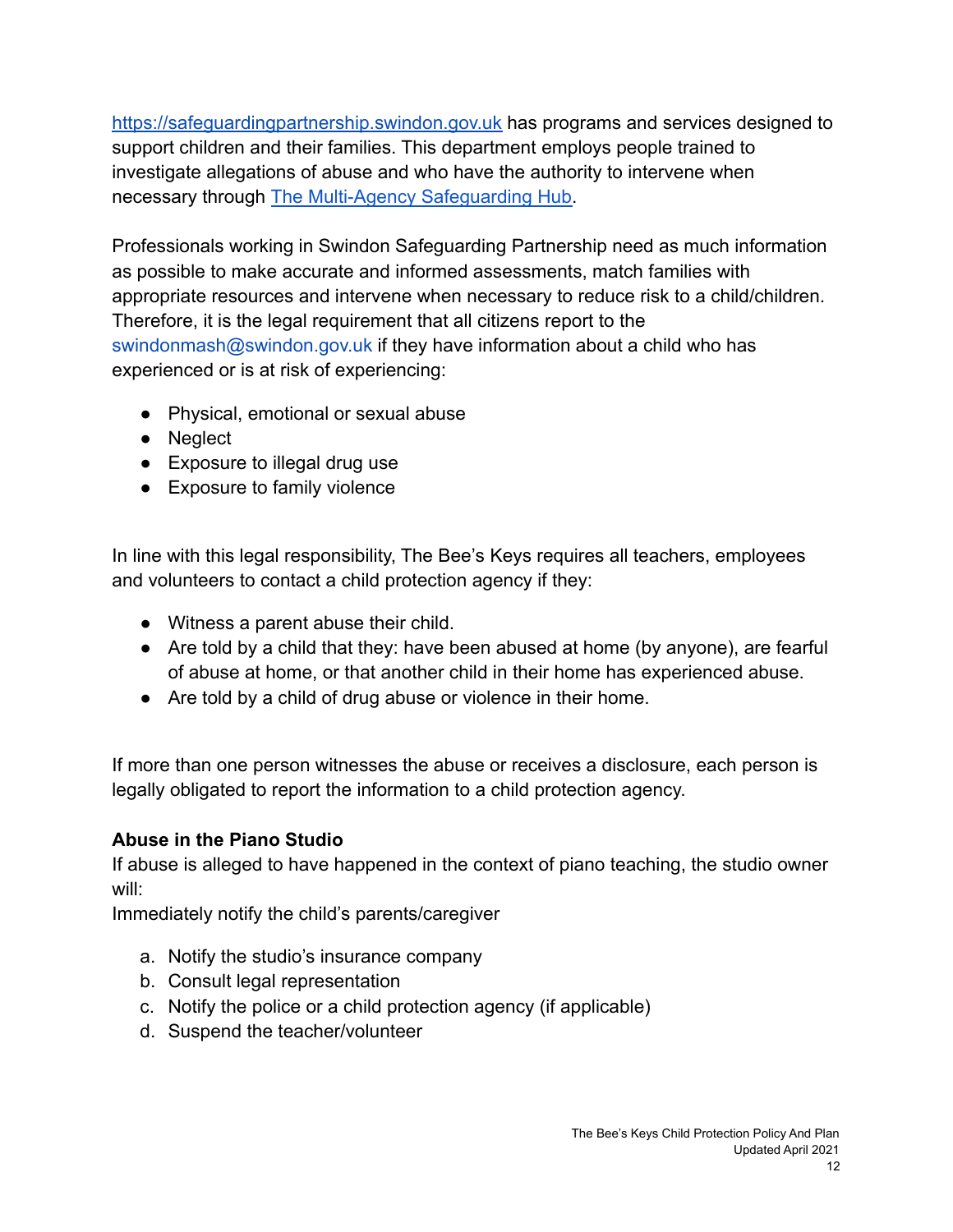A verified allegation of abuse will always result in the dismissal of a teacher/employee/volunteer.

## **How do I tell if it's abuse?**

It is the responsibility of the child protection agencies to investigate any suspicions and allegations of abuse. You do not need to be certain that abuse has occurred before you make a report. No one who makes a report in good faith will be held responsible for misunderstandings or inaccurate information. Follow your instincts. Use your discernment. If you suspect abuse has occurred or may occur, report it.

# **Dismissal of Teachers, Employees or Volunteers**

# **Reasons for Dismissal**

A teacher, employee or volunteer will be dismissed:

- immediately, upon confirmation that a teacher or volunteer has hurt or abused a child (inside or outside the piano studio context)
- on the recommendation of the studio owner based on confidentially-held information suggesting the future potential of risk to a child
- at the recommendation of the studio owner based on new information that suggests that the teacher or volunteer may, or may have already put a child at risk for any reason (note: allegations against a person do not have to be conclusively verified before a teacher or volunteer is dismissed).
- recurring or unresolved issues of non-compliance with the child protection plan or policy
- on the recommendation of the studio owner if a teacher or volunteer breaches the trust of the studio in another area

# **Dismissal Process**

Whenever safe and possible, warnings should be given before dismissal. If dismissal is likely or required, the teacher or volunteer should be notified in person, if possible and safe to do so. The record of teachers and volunteers must be updated with respect to that person.

# **Record Keeping and Documentation**

All physical records must be kept in a locked cabinet or drawer. Any records stored electronically must be encrypted or kept in a password-protected folder. Access to files must be restricted to the studio owner.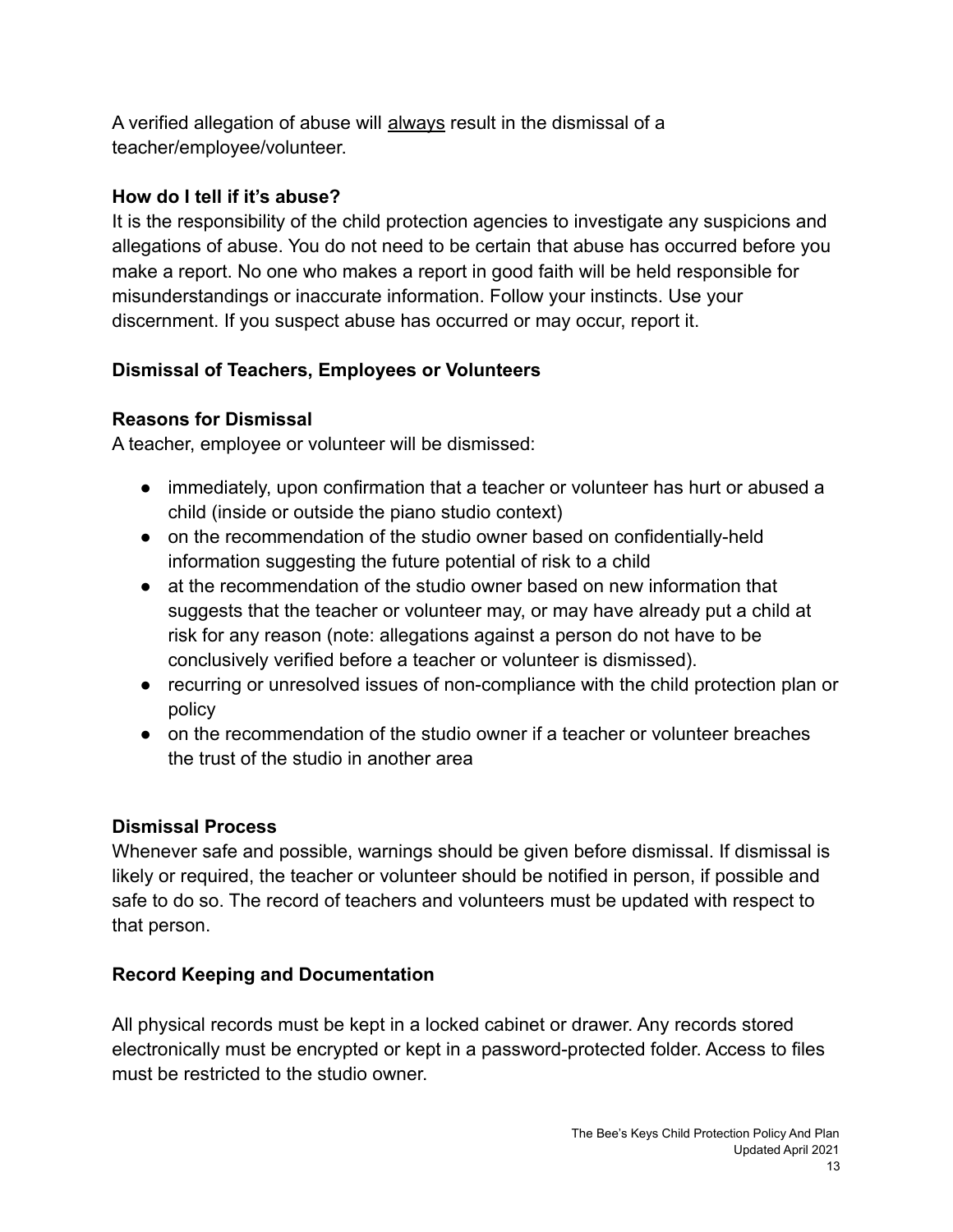- Access to privileged information about a child or their family (as contained on registration forms, permission slips, etc.) should be restricted to the studio owner. Pertinent information, including but not limited to: allergies, developmental needs and/or safety concerns, should be communicated to other teachers if needed by the studio owner.
- Access to privileged information about teachers and volunteers/volunteer applicants should be limited to the studio owner, who is responsible for approving and/or dismissing teachers and volunteers.

### Volunteer Records

The Bee's Keys must have both a master record of all teachers and volunteers and their approval status and individual files containing each applicant/volunteer's personal information/volunteer.

### Master Record

The Bee's Keys will keep a master record listing: all teachers, their status (pre-approved, not approved, active, retired, dismissed), and their years served. This list will be updated annually. It is recommended that this is done simultaneously as an annual training/information session for new and/or returning teachers and volunteers.

#### Individual File: Pre-Approval

Before an applicant can be approved as a piano teacher or volunteer at The Bee's Keys, they must successfully go through an approval process. As part of the approval process, the studio owner will gather:

- A completed volunteer application
- Criminal record checks (for those 16+)
- Child protection checks (for those  $16+$ )
- Enhanced DBS Check
- Any relevant concerns documented from references

The final approval decision will also be documented.

All pre-approval documentation will remain on file for all approved, active volunteers. Documentation associated with applications left incomplete may be destroyed after one year.

#### Individual File: Unapproved Applicants

The status of unapproved applicants will remain on the master record. The reason(s) for their status will be documented, but no further file is required.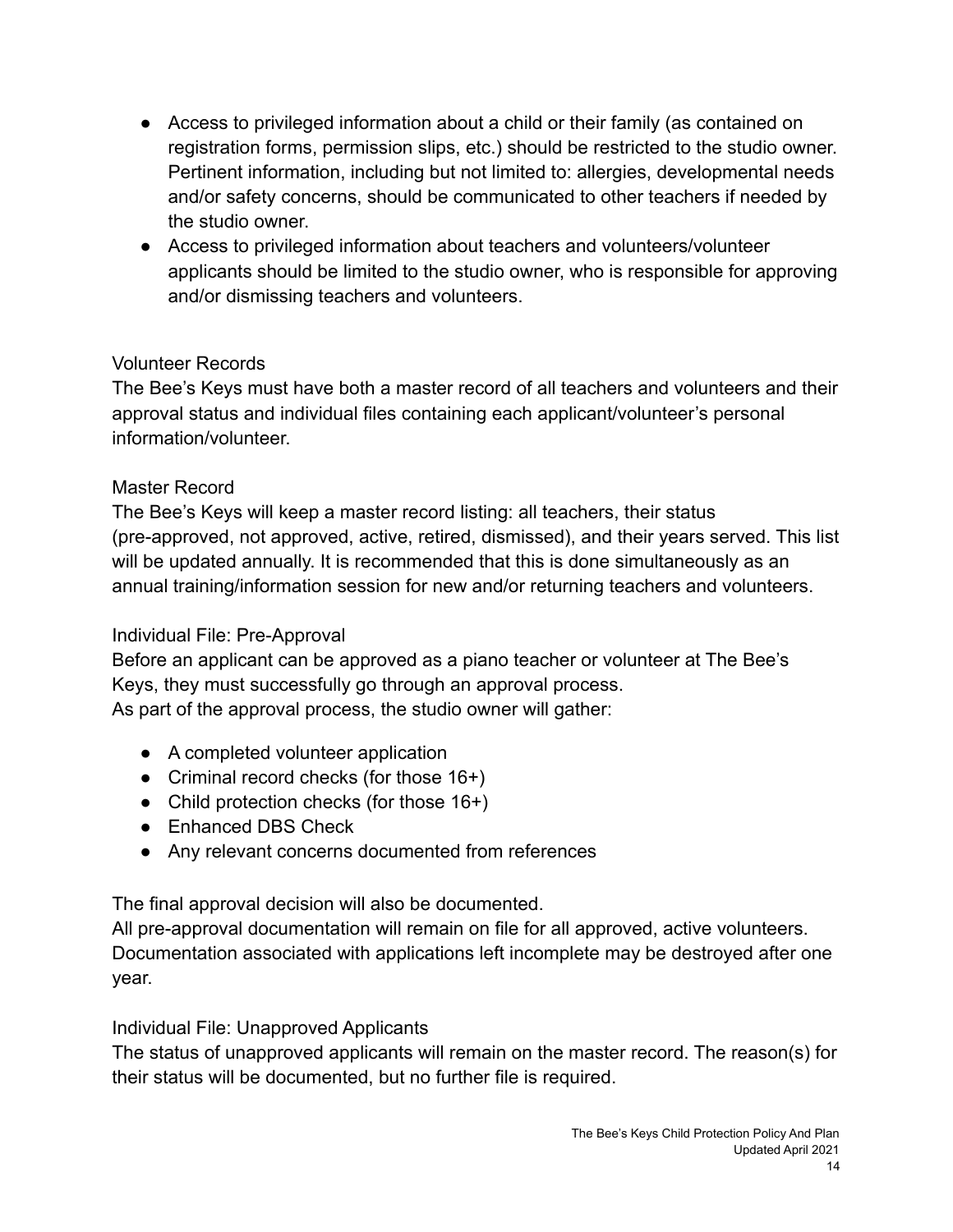Individual File: Active teachers, employees and volunteers

The Bee's Keys will maintain an open file for all approved, active teachers, employees and volunteers. The file must include the teacher's or volunteer's application and supporting documentation and any new documentation required for ongoing assessment.

Formal performance evaluations are not required of teachers, employees or volunteers. Active files are only intended to collect information relevant to assess risk. Active files must also include a written record of:

- all formal complaints made against the teacher, employee or volunteer;
- details of any resulting investigations and conclusions;
- any related (studio-offered or sponsored) training received and/or workshops the individual attended; and
- any documentation received that prompts a reassessment of a teacher's, employee's or volunteer's approval status

#### Individual File: Retired Individuals

If an approved teacher, employee or volunteer has not been active in the studio for one year (12 consecutive months) or longer, they will be considered "retired" and will lose their approval.

The studio owner is not required to keep detailed records of retired persons. At the discretion of the studio owner, portions of a retired teacher's, employee's or volunteer's *active file* may be preserved, such as a record of complaints. All other information may be destroyed, always in compliance with data information and privacy laws.

#### Individual File: Dismissed Individuals

After the dismissal of a person, their status must be immediately updated on the master record. The reason for their dismissal must be noted in their file.

Records of any complaints, follow-up, and disciplinary action that preceded dismissal may also be kept on file. This information may be kept for the purpose of reassessment, should the dismissed person reapply for a volunteer position or as required for legal purposes or investigations.

# **Education and Information**

New Teachers, Employees and Volunteers

Every new piano teacher, employee and volunteer must be given a copy of The Bee's Keys' *Child Protection Policy* and *Child Protection Plan*. Each one must be given the opportunity to ask questions about its purpose and/or its implementation. This may occur through any of the following means: